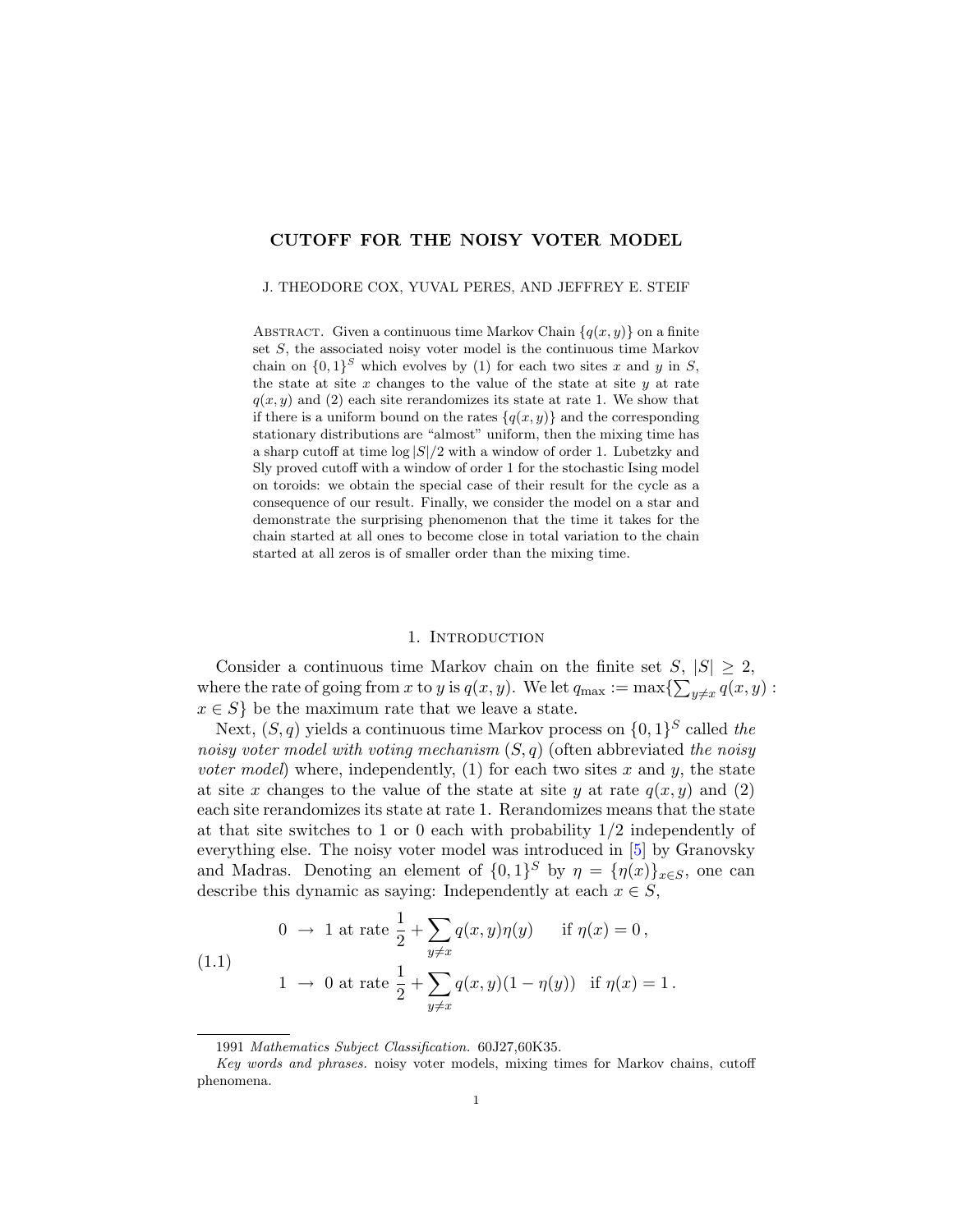Observe that whether or not  $(S, q)$  is irreducible, the corresponding noisy voter model is clearly irreducible, and hence has a unique stationary distribution. If there were no "rerandomization", this would simply be the ordinary voter model associated to q which has, in the case that  $q$  is irreducible, two absorbing states, all 0's and all 1's. On the other hand, if there were no voter mechanism (essentially meaning that  $q(x, y) = 0$  for all x and  $y$ ), then the model would simply be continuous time random walk on the hypercube.

Throughout this paper, given q, we let  $\{\eta_t\}_{t>0}$  denote the corresponding noisy voter model,  $\mu_{\infty}$  denote its stationary distribution and  $\mu_t^{\eta}$  denote the law of  $\eta_t$  when  $\eta_0 \equiv \eta$ . (The dependence of these on q is implicit.) If we have a sequence of such systems, we let  $\{\eta_t^n\}_{t\geq0}$ ,  $\mu_\infty^n$  and  $\mu_t^{n,\eta}$  denote these objects for the nth system.

Recall that the total variation distance between two probability measures  $m_1$  and  $m_2$  on a finite set  $\Omega$  is defined to be

$$
||m_1 - m_2||_{TV} := \frac{1}{2} \sum_{s \in \Omega} |m_1(s) - m_2(s)|.
$$

Next, given a noisy voter model, for  $\varepsilon > 0$ , we let

$$
t_{\texttt{mix}}(\varepsilon) := \inf\{t \geq 0: \max_{\eta \in \{0,1\}^S} \|\mu_t^{\eta} - \mu_\infty\|_{\texttt{TV}} \leq \varepsilon\}
$$

denote the  $\varepsilon$ -mixing time.

The main theorem of the paper is the following.

<span id="page-1-2"></span>**Theorem 1.** Assume that we have a sequence  $(S^n, q^n)$  of continuous time Markov chains with  $\lim_{n\to\infty} |S^n| = \infty$  and  $\sup_n q_{\max}^n < \infty$ . Assume further that there is  $C$  such that for each n, there is a stationary distribution for  $(S<sup>n</sup>, q<sup>n</sup>)$  where the ratio of the largest and smallest point masses is at most C (this holds for example in any transitive situation). Then, for each  $\varepsilon$ ,

(1.2) 
$$
t_{\max}(\varepsilon) = \frac{1}{2} \log |S^n| (1 + o(1)).
$$

<span id="page-1-3"></span><span id="page-1-1"></span>Moreover, we have that

(1.3) 
$$
\lim_{\alpha \to \infty} \liminf_{n \to \infty} ||\mu_{\frac{1}{2} \log |S^n| - \alpha}^{n,1} - \mu_{\infty}^n||_{TV} = 1
$$

where 1 denotes the configuration of all 1's and

<span id="page-1-0"></span>(1.4) 
$$
\lim_{\alpha \to \infty} \lim_{n \to \infty} \max_{\eta \in \{0,1\}^{S^n}} \|\mu_{\frac{1}{2}\log |S^n| + \alpha}^{n, \eta} - \mu_{\infty}^n\|_{TV} = 0.
$$

**Remark.** We will see that [\(1.4\)](#page-1-0) holds in fact whenever  $\lim_{n\to\infty} |S^n| = \infty$ and therefore the upper bound  $(1.2)$  also holds already under this assumption.

Theorem [1](#page-1-2) tells us that, under the given conditions, the mixing time is of order  $\frac{1}{2} \log |S^n|$  and that there is a cutoff with a window of size of order 1. (We define mixing times and cutoff in Section [2](#page-4-0) below.) These assumptions are necessary. Clearly if there is no bound on  $(q_{\text{max}}^n)$ , then the mixing time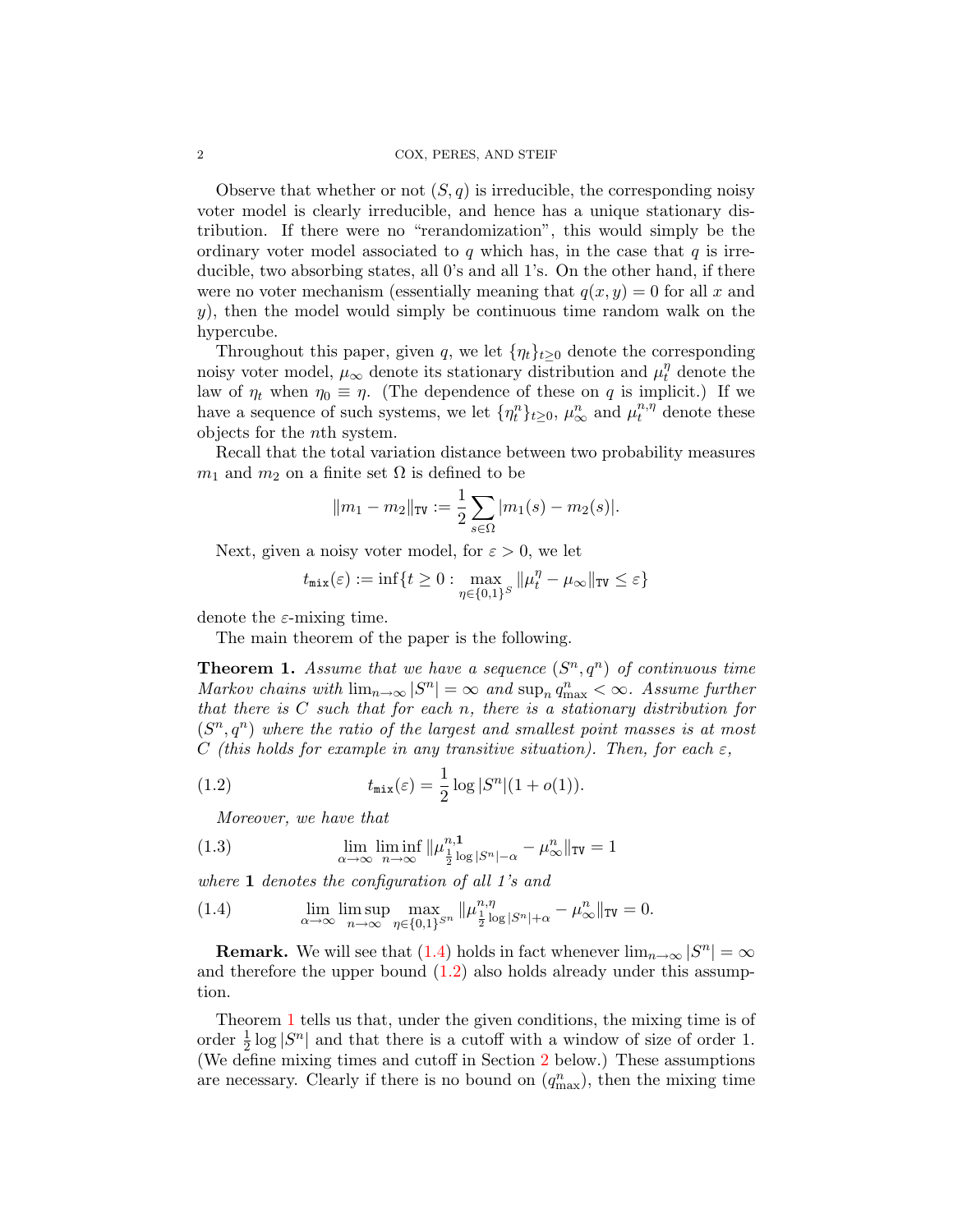can easily be made to be of order 1. More interestingly, even if  $(q_{\text{max}}^n)$  is bounded, [\(1.3\)](#page-1-3) is not necessarily true without some condition on the set of stationary distributions. An example of this is continuous time random walk with a small parameter  $c$  on the *n*-star which is the graph which has one vertex with  $n$  edges emanating from it. (By continuous time random walk with parameter  $c$  on a graph, we mean that the walker waits an exponential time with parameter c and then chooses a neighbor at random.) This will be explained in Section [4.](#page-11-0) We also mention that it is easy to see that the condition involving the set of stationary distributions is not necessary in order for  $(1.3)$  to hold since one could take  $(q_{\text{max}}^n)$  going to 0 sufficiently quickly so that the voter mechanism never comes into play.

We mention that it was proved in [\[12\]](#page-15-1) by Ramadas that when randomization occurs at any rate  $\delta$ , the mixing time for the noisy voter model on any graph with *n* vertices is  $O_{\delta}(\log n)$ .

Theorem [1](#page-1-2) has an interesting consequence for the stochastic Ising model on cycles. The Ising model on any graph  $G = (V, E)$  with parameter (inverse temperature)  $\beta \geq 0$  is the probability measure on  $\{-1,1\}^V$  which gives, up to a normalization factor, probability  $e^{\beta \sum_{\{x,y\}\in E} \sigma(x)\sigma(y)}$  to configuration  $\sigma$ . The stochastic Ising model on  $G$  with *heat-bath* dynamics is the continuous time Markov chain on  $\{-1,1\}^V$  where each site at rate 1, erases its present state and chooses to be in state 1 or 0 according to the conditional distribution for the Ising model given the other states at that time. For the case  $(\mathbb{Z}/n\mathbb{Z})^d$ , Lubetzky and Sly (see [\[7\]](#page-15-2)) proved that for  $d=1$  and all  $\beta$ ,  $d=2$ and all  $\beta$  below the critical value and  $d = 3$  and all  $\beta$  sufficiently small, one has cutoff at some constant times  $\log n$  with a window of order  $\log \log n$ . In [\[8\]](#page-15-3), Lubetzky and Sly improved and extended these results in a number of directions; in particular they proved that the result holds for all  $\beta$  below the critical value in all dimensions and that the window above can be taken to be of order 1. While the arguments in this second paper are somehow easier, they are still quite involved, including for  $d = 1$ .

Interestingly, for the cycle  $\mathbb{Z}/n\mathbb{Z}$ , the stochastic Ising model and the noisy voter model (where one performs random walk on  $\mathbb{Z}/n\mathbb{Z}$ ) turn out to be the same model and hence the special case of Theorem [1](#page-1-2) for random walk on the cycle was already known. In this special case, the stochastic Ising model corresponds to the dynamics where independently at each  $x \in S<sup>n</sup>$ , the rate at which  $\sigma(x)$  flips to  $-\sigma(x)$  is

(1.5) 
$$
\left[1+\exp\left(2\beta\sigma(x)[\sigma(x-1)+\sigma(x+1)]\right)\right]^{-1}.
$$

An easy calculation left to the reader shows that if we consider the noisy voter model on the cycle with  $q(x, x+1) = q(x, x-1) = (e^{4\beta} - 1)/4$  and multiply time by  $\theta := \frac{2}{1 + e^{4\beta}}$ , we obtain the above stochastic Ising model. While the work of Lubetzky and Sly implies Theorem [1](#page-1-2) for the cycle (and also yields some further results), the proof given here turns out to be easier.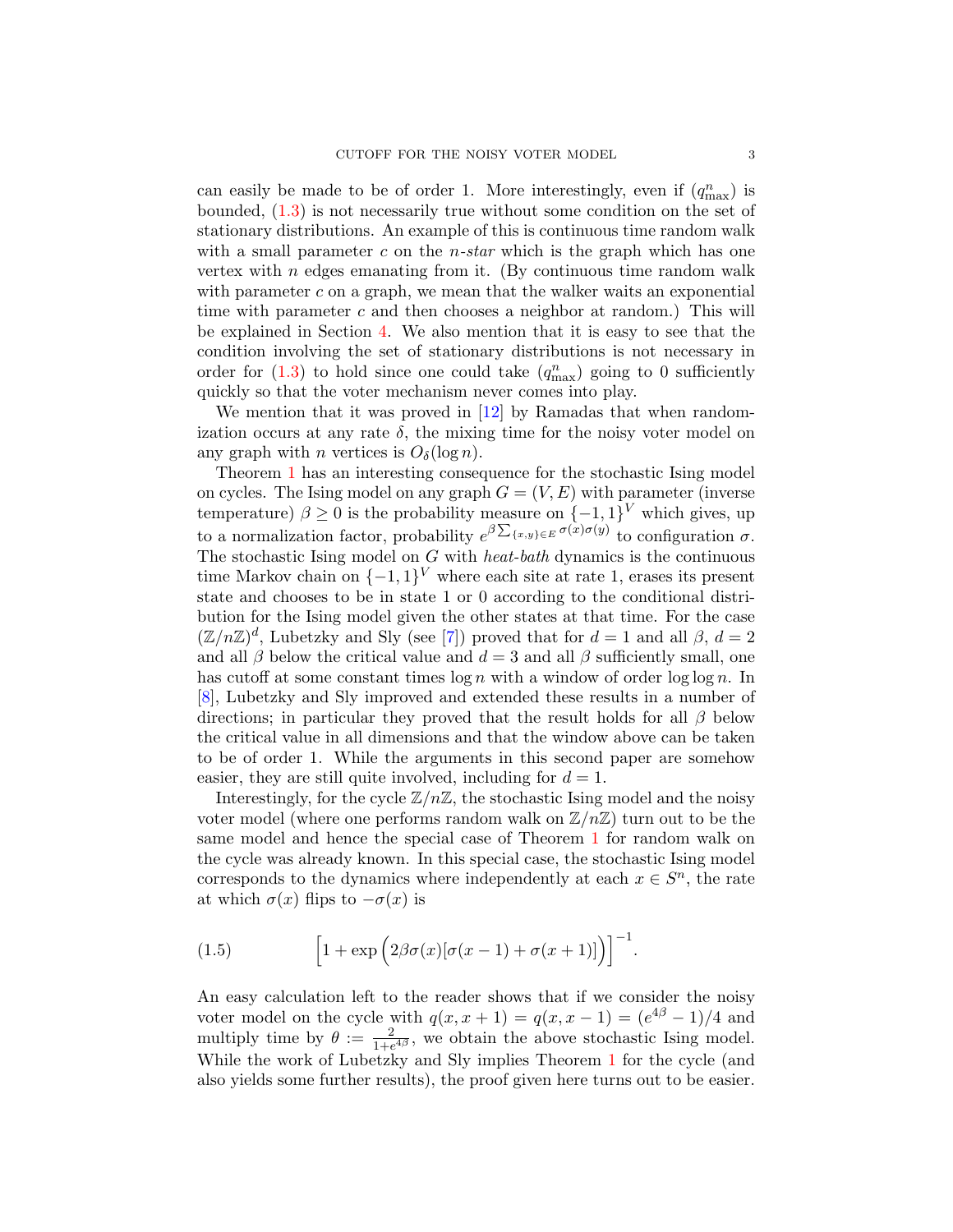#### 4 COX, PERES, AND STEIF

Mossel and Schoenebeck ([\[9\]](#page-15-4)) consider a similar type of voting model where there is no noise and study, among other things, the time it takes to become absorbed. Here, properly related to our model, they show an upper bound of order  $n^3$  which would be the correct order for the cycle. We see from the last part of Theorem [1](#page-1-2) a drastic change when even small noise is introduced into the system since now it takes only order  $n \log n$  to reach equilibrium. On a related note, Mossel and Tamuz  $([10])$  $([10])$  $([10])$  provide a fascinating survey of various "opinion exchange dynamics".

We earlier mentioned the *n*-star as providing a counterexample to Theorem [1.3](#page-1-3) when there is no condition imposed on the stationary distributions. The noisy voter model on the *n*-star has an additional fascinating feature.

<span id="page-3-1"></span>**Theorem 2.** Consider the noisy voter model corresponding to continuous time random walk with parameter 1 on the n-star with n even.

(i). Let  $\eta_0$  denote any configuration which is 1 on exactly half of the leaves. If  $n \geq 3$  and  $t = \frac{1}{4}$  $\frac{1}{4}(\log n - C) > 0$  then

<span id="page-3-0"></span>(1.6) 
$$
\|\mu_t^{\eta_0} - \mu_\infty\|_{TV} \geq \frac{e^C}{48 + e^C}.
$$

(ii). The time it takes for the distribution starting from all 1's to be within distance  $1/4$  in total variation norm from the stationary distribution is  $O(1)$ .

This is quite surprising since one typically expects that for monotone systems, the mixing time for the system should be governed by the time it takes the two extremal states to become close in total variation norm.

We end this introduction with a brief description of the results obtainable for a natural version of a discrete time noisy voter model. The input for such a model is a discrete time Markov chain on a finite set S and a parameter  $\gamma \in [0, 1]$ . Given these, the model is defined by first choosing an x in S uniformly at random, and then with probability  $1 - \gamma$ , one selects y with probability  $P(x, y)$  at which point the state of x changes to the state of y while with probability  $\gamma$ , the state at vertex x is rerandomized to be 0 or 1, each with probability  $1/2$ . Discrete time analogues of  $(1.3)$  (and  $(3.1)$ ) later on) can easily be obtained with the exact same methods to be used below. The mixing times however will be at time  $\frac{|S|\log |S|}{2\gamma}$  now since we are only updating 1 vertex at a time and rerandomizing with probability  $\gamma$ . Similarly, a discrete time analogue of [\(1.6\)](#page-3-0) can be obtained when for example  $\gamma = 1/2$ ; here the relevant time will be  $n \log n/2$ . The connection with the Ising model holds exactly when moving to discrete time but then one must consider the discrete time version of the Ising model. The paper by Chen and Saloff-Coste (see [\[1\]](#page-15-6)) contains various results which allow one to transfer between a discrete time model and its continuous time version (where updates are done at the times of a Poisson process). In particular, Proposition 3.2(2) in this paper allows us to obtain a discrete time analogue of [\(1.4\)](#page-1-0) (with time scaled again by  $n/\gamma$ ) from the continuous time version of this result. Finally a discrete time analogue of Theorem [2\(](#page-3-1)ii) with the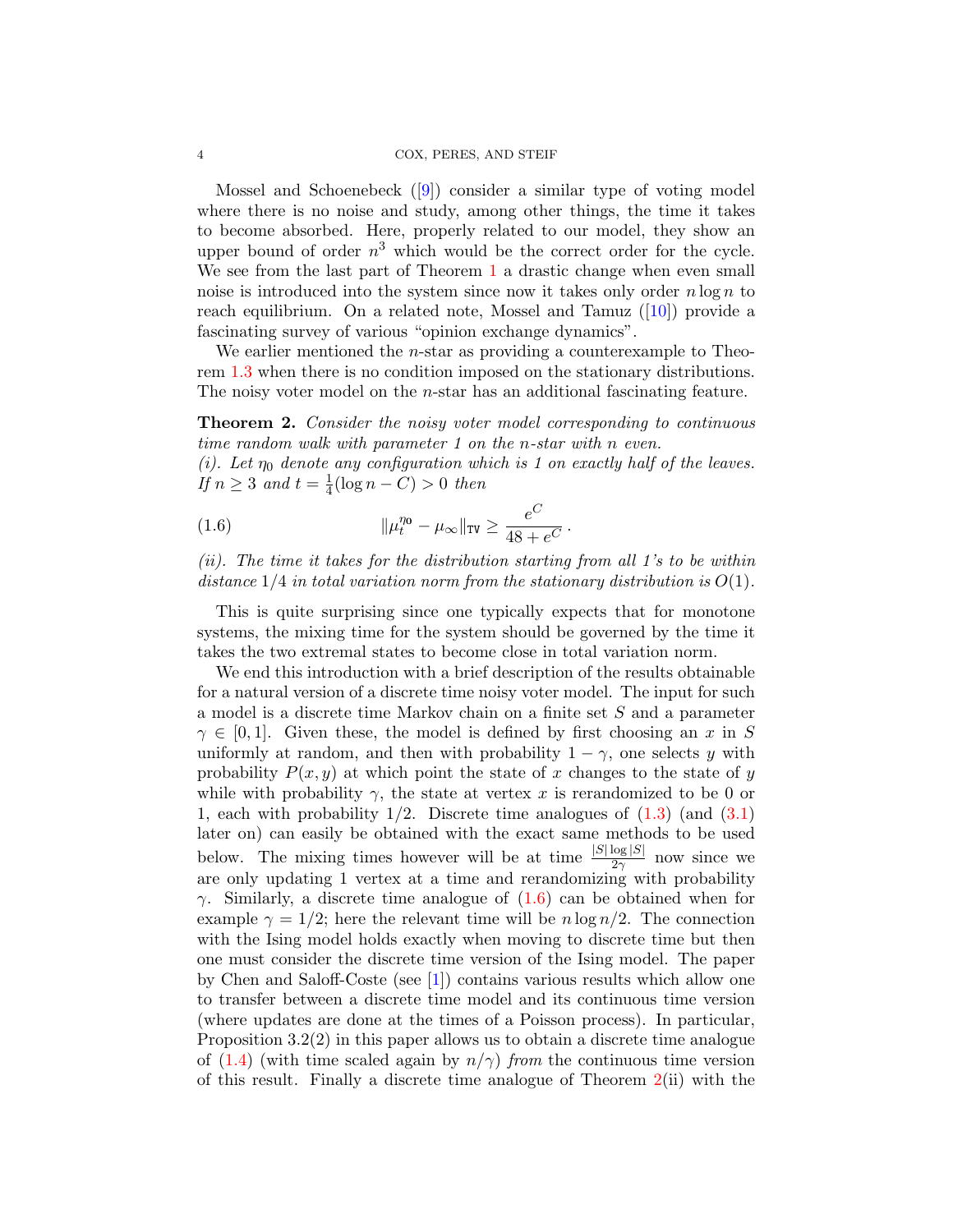$O(1)$  term being replaced by an  $O(n)$  term can be obtained; this is done by modifying the proof of Theorem 20.3(ii) in  $[6]$  to obtain a discrete time version of Lemma [1](#page-12-0) from the continuous time version of this lemma.

The rest of the paper is organized as follows. In Section [2,](#page-4-0) we briefly recall some standard definitions concerning mixing times and cutoff as well as introduce some notation. In Section [3](#page-5-1) we prove a stronger version of Theorem [1,](#page-1-2) namely Theorem [3.](#page-5-2) The coalescing Markov chain description of both the voter model and the noisy voter model is an important tool in its analysis. However, in this paper, we only need this tool for the proof of the last statement of Theorem [1](#page-1-2) or equivalently for Theorem [3\(](#page-5-2)ii) (as well as in the first remark in Section [4\)](#page-11-0) and therefore this description is discussed only at that point in the paper. Lastly, Theorem [2](#page-3-1) is proved in Section [4.](#page-11-0)

## 2. Background

<span id="page-4-0"></span>In this section, we recall some standard definitions. Consider a continuous time irreducible Markov chain on a finite set  $\Omega$  with transition matrices  ${P<sup>t</sup>(x, y)}<sub>t\ge0</sub>$  and stationary distribution  $\pi$ . Letting  $P<sup>t</sup>(x, \cdot)$  denote the distribution at time  $t$  starting from  $x$ , we let

(2.1) 
$$
d(t)(x) := ||P^t(x, \cdot) - \pi||_{TV}, \quad \bar{d}(t)(x, y) := ||P^t(x, \cdot) - P^t(y, \cdot)||_{TV}
$$
  
and

$$
d(t) := \max_{x \in \Omega} d(t)(x) \quad \bar{d}(t) := \max_{x, y \in \Omega} \bar{d}(t)(x, y).
$$

Next for  $\varepsilon > 0$ , we let  $t_{\text{mix}}(\varepsilon) := \inf\{t \geq 0 : d(t) \leq \varepsilon\}$  denote the  $\varepsilon$ -mixing time and then one takes by convention  $t_{\text{mix}} := t_{\text{mix}}(1/4)$  and calls this the mixing time.

The following notions are very natural but are perhaps not standard. For  $\varepsilon > 0$ , we also let  $t_{\min}(\varepsilon)(x) := \inf\{t \geq 0 : d(t)(x) \leq \varepsilon\}$  and  $t_{\min}(x) :=$  $t_{\rm mix}(1/4)(x)$ .

Following  $[6]$ , we say that a sequence of Markov chains exhibits *cutoff* if for all  $\varepsilon > 0$ , we have

$$
\lim_{n \to \infty} \frac{t_{\text{mix}}^n(\varepsilon)}{t_{\text{mix}}^n(1-\varepsilon)} = 1.
$$

We say that a sequence of Markov chains exhibits *cutoff* with a window of size  $w_n$  if  $w_n = o(t_{\text{mix}}^n)$  and in addition

$$
\lim_{\alpha \to \infty} \liminf_{n \to \infty} d_n(t_{\text{mix}}^n - \alpha w_n) = 1 \text{ and } \lim_{\alpha \to \infty} \limsup_{n \to \infty} d_n(t_{\text{mix}}^n + \alpha w_n) = 0.
$$

For continuous time random walk with rate 1 on the hypercube of dimension *n*, it is known (see [\[3\]](#page-15-8)) that  $t_{\text{mix}}^n \sim \frac{1}{4}$  $\frac{1}{4}$  log *n* and that there is cutoff with a window of order [1](#page-1-2). Theorem 1 states that for the noisy voter model, under the given assumptions, we have that  $t_{\texttt{mix}}^n \sim \frac{1}{2}$  $\frac{1}{2} \log n$  and that there is cutoff with a window of order 1. (The difference of  $\frac{1}{4}$  and  $\frac{1}{2}$  here is simply due to the fact that continuous time random walk with rate 1 on the hypercube of dimension  $n$  has each coordinate changing its state at rate 1 rather than rerandomizing at rate 1.) We point out that in most cases where cutoff is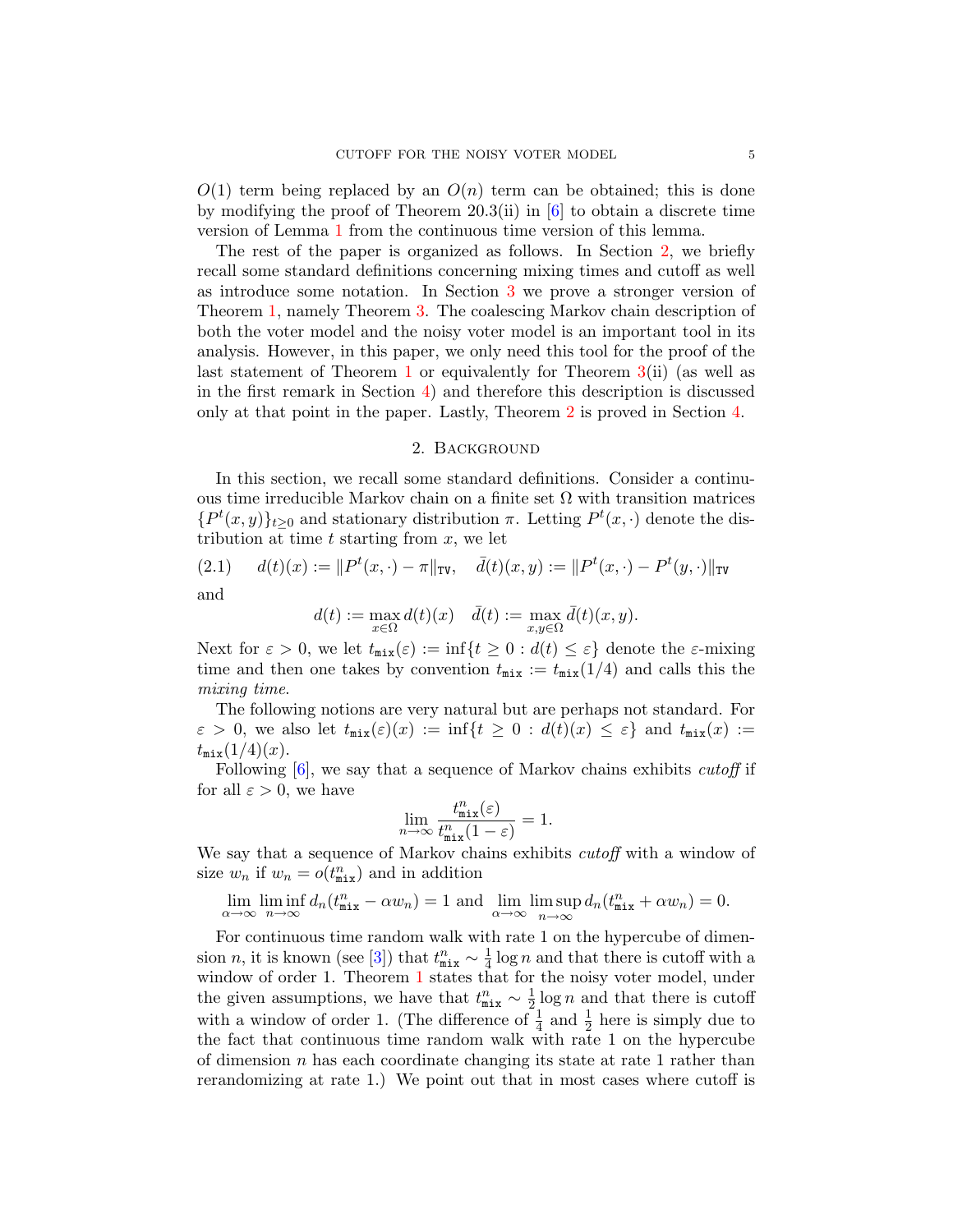proved, the chain is reversible while Theorem [1](#page-1-2) provides for us a large class of nonreversible chains.

# 3. Proof of Theorem [1](#page-1-2)

<span id="page-5-1"></span>We state here a stronger and more detailed version of Theorem [1.](#page-1-2) First, given any probability measure on a set, we let

$$
\pi_{\texttt{max}} := \max_{x \in S} \pi(x), \ \pi_{\texttt{min}} := \min_{x \in S} \pi(x) \text{ and } \rho(\pi) := \frac{\pi_{\texttt{max}}}{\pi_{\texttt{min}}}
$$

.

Given S and q as above, we let  $\mathcal{D}(q)$  denote the collection of stationary distributions and let

$$
\rho(q):=\min_{\pi\in\mathcal{D}(q)}\rho(\pi).
$$

<span id="page-5-2"></span>**Theorem 3.** (i). Fix S and q. Let 1 denote the configuration of all 1's and  $\alpha \geq 1$  and assume that  $t := \frac{1}{2} \log |S| - \alpha \geq 1$ . Then

<span id="page-5-0"></span>(3.1) 
$$
\|\mu_t^1 - \mu_\infty\|_{TV} \ge \frac{.7e^{2\alpha}}{16(1 + q_{\max})^2 \rho^2(q) + .7e^{2\alpha}}.
$$

(ii). Fix S and q. Letting superscript H denote random walk (sped down by a factor of 2) on  $\{0,1\}^S$  (i.e.,  $q \equiv 0$ ), we have that for all t

<span id="page-5-3"></span>(3.2) 
$$
\max_{\eta_1,\eta_2\in\{0,1\}^S} \|\mu_t^{\eta_1} - \mu_t^{\eta_2}\|_{\text{TV}} \leq \max_{\eta_1,\eta_2\in\{0,1\}^S} \|\mu_t^{\eta_1,H} - \mu_t^{\eta_2,H}\|_{\text{TV}}.
$$

One observes that  $(3.1)$  implies  $(1.3)$  under the assumptions given in The-orem [1.](#page-1-2) Next, since  $\max_{\eta_1,\eta_2\in\{0,1\}^S} \|\mu_{\frac{1}{2}\log|S|+\alpha}^{\eta_1,H} - \mu_{\frac{1}{2}\log|S|+\alpha}^{\eta_2,H} \|\text{TV}$  is (see [\[3\]](#page-15-8)) at most  $\frac{4}{4}$  $\frac{1}{\pi}$   $\int$  $\int_0^{\frac{e^{-\alpha}}{\sqrt{8}}} e^{-t^2} dt + o(1)$  as  $|S| \to \infty$ , we have that  $(3.2)$  implies  $(1.4)$ under the assumption that  $\lim_{n\to\infty} |S^n| = \infty$ .

## 3.1. Proof of Theorem [3\(](#page-5-2)i).

*Proof of Theorem [3\(](#page-5-2)i).* We will apply Wilson's method for obtaining lower bounds on mixing times; see [\[13\]](#page-15-9) or Section 13.2 in [\[6\]](#page-15-7). Choose  $\pi \in \mathcal{D}(q)$ which minimizes  $\rho(\pi)$  and let  $\Phi(\eta) := 2 \sum_{x \in S} \eta(x)\pi(x) - 1$ . We claim that we have that

<span id="page-5-4"></span>(3.3) 
$$
\mathbb{E}_{\eta}[\Phi(\eta_t)] = e^{-t}\Phi(\eta).
$$

To see this, let  $\eta^x$  denote the configuration  $\eta$  except that the coordinate at x is changed to  $1 - \eta(x)$ , and note that  $\Phi(\eta^x) - \Phi(\eta) = 2\pi(x)(1 - 2\eta(x))$ .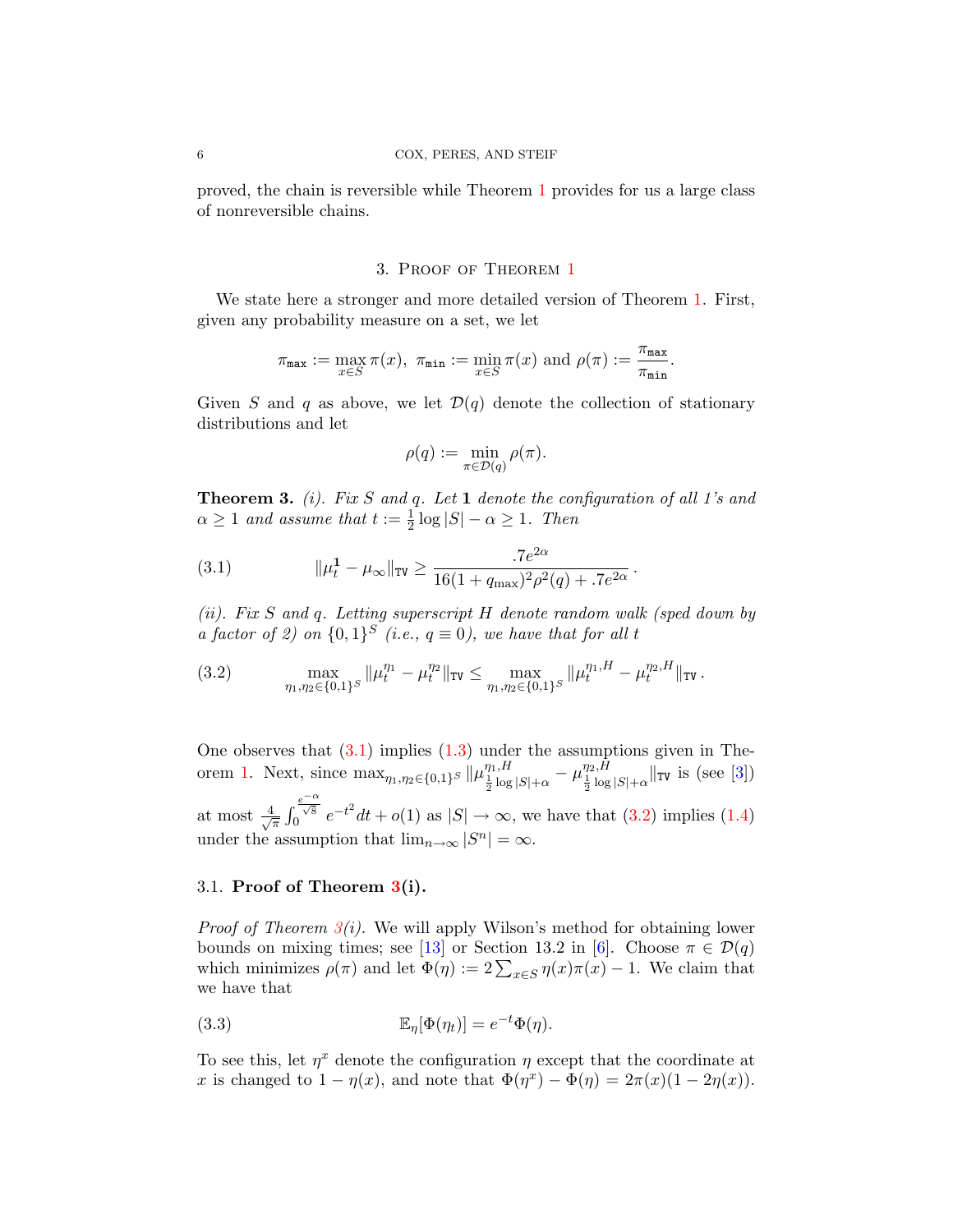Then by  $(1.1)$ ,

$$
\frac{d}{dt} \mathbb{E}_{\eta}(\Phi(\eta_t))|_{t=0} \n= \sum_{x \in S} \left( \frac{1}{2} + \sum_{y \neq x} q(x, y) 1\{\eta(y) \neq \eta(x)\} \right) 2\pi(x) (1 - 2\eta(x)) \n= -\Phi(\eta) + 2 \sum_{x, y \neq x} \pi(x) q(x, y) 1\{\eta(y) \neq \eta(x)\} (1 - 2\eta(x)).
$$

A calculation using the stationarity of  $\pi$  shows that the last sum is zero. This proves  $\frac{d}{dt} \mathbb{E}_{\eta}(\Phi(\eta_t))|_{t=0} = -\Phi(\eta)$ , and hence [\(3.3\)](#page-5-4) holds.

<span id="page-6-0"></span>Next we claim that for any  $t$ 

$$
(3.4) \mathbb{E}_{\eta} \left( |\Phi(\eta_t) - \Phi(\eta)|^2 \right) \leq (2\pi_{\max})^2 \left[ |S| (1 + q_{\max}) t + (|S| (1 + q_{\max}) t)^2 \right].
$$

This is because a jump of  $\eta_t$  changes  $\Phi$  by at most  $2\pi_{\max}$ , while by [\(1.1\)](#page-0-0) the number of jumps during the interval  $[0, t]$  is stochastically dominated above by a Poisson random variable with mean  $|S|(1 + q_{\text{max}})t$ .

Now consider the *discrete* time Markov chain obtained by sampling  $\eta_t$  at times which are integer multiples of  $1/|S|$ . Then  $\Phi$  is an eigenfunction for this discrete time chain with eigenvalue  $\lambda := e^{-1/|S|} \in \left(\frac{1}{2}\right)$  $(\frac{1}{2}, 1)$  (if  $|S| \geq 2$ ). We can now apply equation (13.9) from Section 13.2 of  $|\tilde{6}|$  to this discrete time Markov chain with t being  $|S|(\frac{1}{2})$  $\frac{1}{2} \log |S| - \alpha$ , x being the configuration 1 (whose corresponding  $\Phi$  value is 1) and R being  $8\pi_{\max}^2(1+q_{\max}))^2$ (see [\(3.4\)](#page-6-0)). Using  $\pi_{\text{max}} \leq \rho(q)/|S|$  and multiplying the numerator and de-nominator of the obtained fraction from (13.9) in [\[6\]](#page-15-7) by  $|S|^2$  yields [\(3.1\)](#page-5-0); recall our continuous time system at time  $\frac{1}{2} \log |S| - \alpha$  is the discrete time system at time  $|S|(\frac{1}{2})$  $\frac{1}{2}\log|S|-\alpha$ .

3.2. **Proof of Theorem [3\(](#page-5-2)ii).** For part Theorem  $3(ii)$ , we need to recall for the reader the graphical representation for the noisy voter model in terms of coalescing Markov chains. In preparation for this part of the proof, we will also give a result of Evans, Kenyon, Peres and Schulman (see [\[4\]](#page-15-10)) concerning channels for noisy trees.

We construct our  $(S, q)$  noisy voter model using a so-called graphical representation. Figure [1](#page-7-0) illustrates the different elements that arise in the graphical represention. The meaning of the trees, depicted by the dotted, solid and dashed lines will be discussed when we get to the proof of Theorem  $3(i)$  $3(i)$ . We start with the random voting times and random choices,  $T^x = \{T_n^x, n \ge 1\}$  and  $W^x = \{W_n^x, n \ge 1\}$ ,  $x \in S$ . The  $T^x$  are independent Poisson processes,  $T^x$  has rate  $q(x) := \sum_{y \neq x} q(x, y)$ , and the  $W_n^x$  are independent S-valued random variables, independent of the Poisson processes, with  $\mathbb{P}(W_n^x = y) = q(x, y)/q(x)$  for  $x \neq y$ . The rerandomization times and places are given by  $R^x = \{R_n^x, n \ge 1\}$  and  $Z^x = \{Z_n^x, n \ge 1\}$ ,  $x \in S$ . The  $R^x$  are independent rate 1 Poisson processes, and the  $Z_n^x$  are i.i.d. Bernoulli random variables,  $\mathbb{P}(Z_n^x = 1) = \mathbb{P}(Z_n^x = 0) = 1/2$ .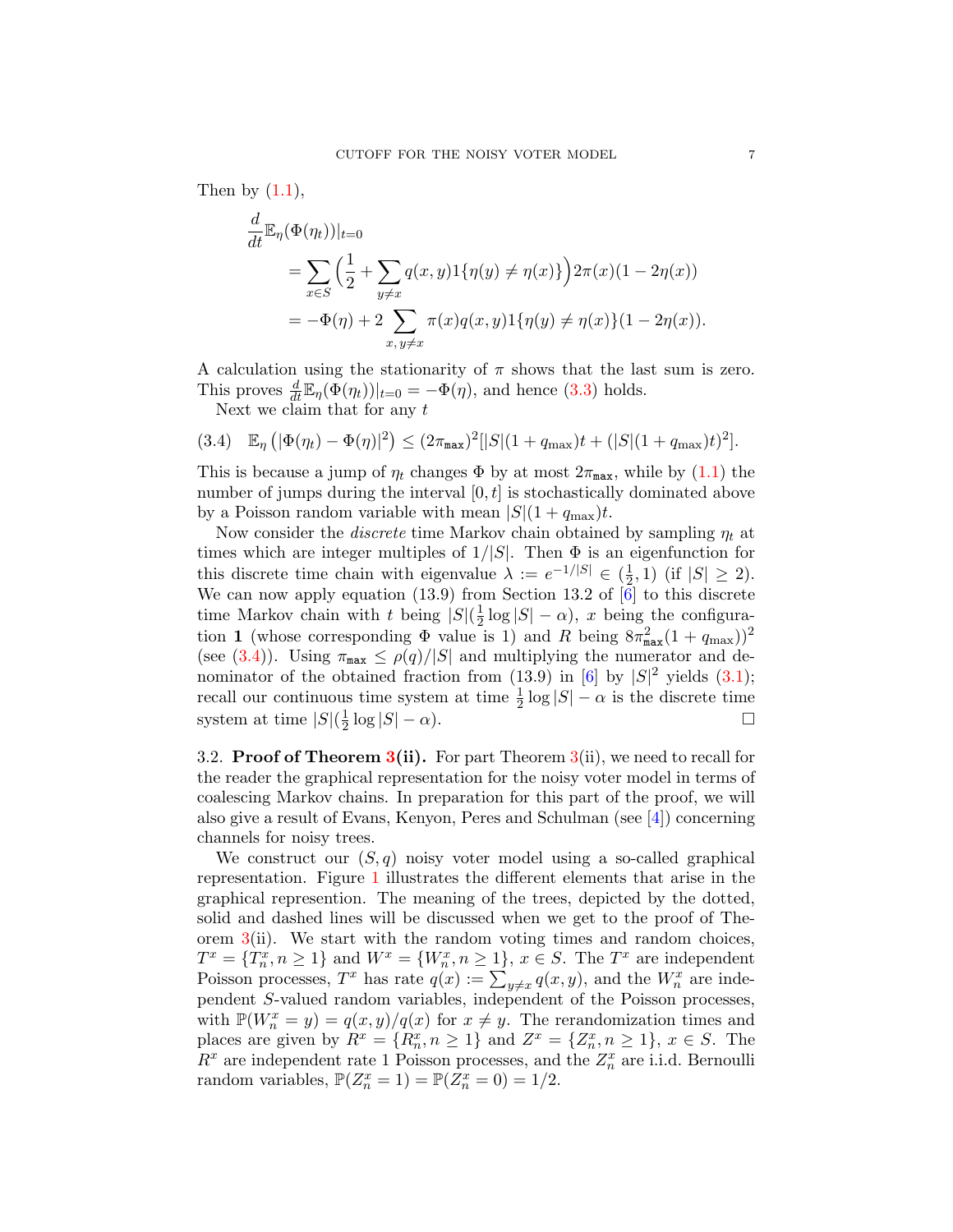Given  $\eta_0 \in \{0,1\}^S$ , we define  $\eta_t, t > 0$  as follows. (i) At the times  $t = T_n^x$ , we draw an arrow  $(x, T_n^x) \to (W_n^x, T_n^x)$  and set  $\eta_t(x) = \eta_{t-1}(W_n^x)$ . (ii) At the times  $t = R_n^x$ , we put a  $*$  at  $(x, t)$  and set  $\eta_t(x) = Z_n^x$ . A little thought shows that  $\{\eta_t\}_{t>0}$  has the dynamics specified by [\(1.1\)](#page-0-0).

We construct the usual voter model dual process of coalescing Markov chains. For  $x \in S$  and  $t > 0$  we construct  $B_s^{x,t}$ ,  $0 \le s \le t$  as follows. Set  $B_0^{x,t} = x$  and then let  $B_s^{x,t}$  trace out a path going backwards in time to time 0, following the arrows for jumps. More precisely, if  $T^x \cap (0,t) = \emptyset$ put  $B_s^{x,t} = x$  for  $0 \le s \le t$ . Otherwise, let  $k = \max\{n \ge 1 : T_n^x < t\}$  and  $u=T_k^x$ , and set

$$
B^{x,t}_s = x \text{ for } 0 < s < t-u \text{ and } B^{x,t}_{t-u} = W^x_k.
$$

We continue this process starting at  $(B_{t-1}^{x,t})$  $_{t-u}^{x,t}$ ,  $t-u$ , thus defining  $B_s^{x,t}$  for all  $0 \leq s \leq t$ . Observe that for each  $x \in S$ ,  $B_s^{x,t}$  is a q-Markov chain starting at  $x$ . Also, these chains are independent until they meet, at which time they coalesce and move together thereafter.

For  $t > 0$  introduce  $\Pi_t = \{(y, R_k^y), y \in S, k \ge 1 : R_k^y \le t\}$  which contains all information up to time  $t$  concerning the rerandomization times. For each  $x \in S$ , we want to look at the time it takes the chain  $B^{x,t}$  to first encounter a rerandomization event, and also the rerandomization choice. We do this as follows. If  $(B_s^{x,t}, t-s) \notin \Pi_t$  for all  $0 \le s \le t$  put  $e(x,t) = \infty$ . Otherwise, let  $y, k$  satisfy  $B^{x,t}_t$  $\mathcal{L}_{t-R_k^y}^{x,t} = y$  and  $(B_s^{x,t}, t - s) \notin \Pi_t$  for  $s < t - R_k^y$  $e(x,t) = t - R_k^y$  and  $\frac{y}{k}$ , and put  $\int_k^y$  and  $Z(x,t) = Z_k^y$ <sup>y</sup>. Given any  $\eta \in \{0,1\}^S$ , the noisy voter model  $\eta_t^{\eta}$  with initial state  $\eta_0^{\eta} = \eta$  can be represented as

<span id="page-7-1"></span>(3.5) 
$$
\eta_t^{\eta}(x) = Z(x,t)1\{e(x,t) \le t\} + \eta(B_t^{x,t})1\{e(x,t) > t\}
$$

and this representation will be assumed in the rest of the proof.



<span id="page-7-0"></span>Figure 1. The graphical representation and its associated trees: arrows represent voting moves and asterisks represent rerandomization times. In this realization, there are three trees.

In our proof of Theorem  $3(ii)$  $3(ii)$  we will use the above graphical construction to construct certain noisy trees and their associated stringy trees. A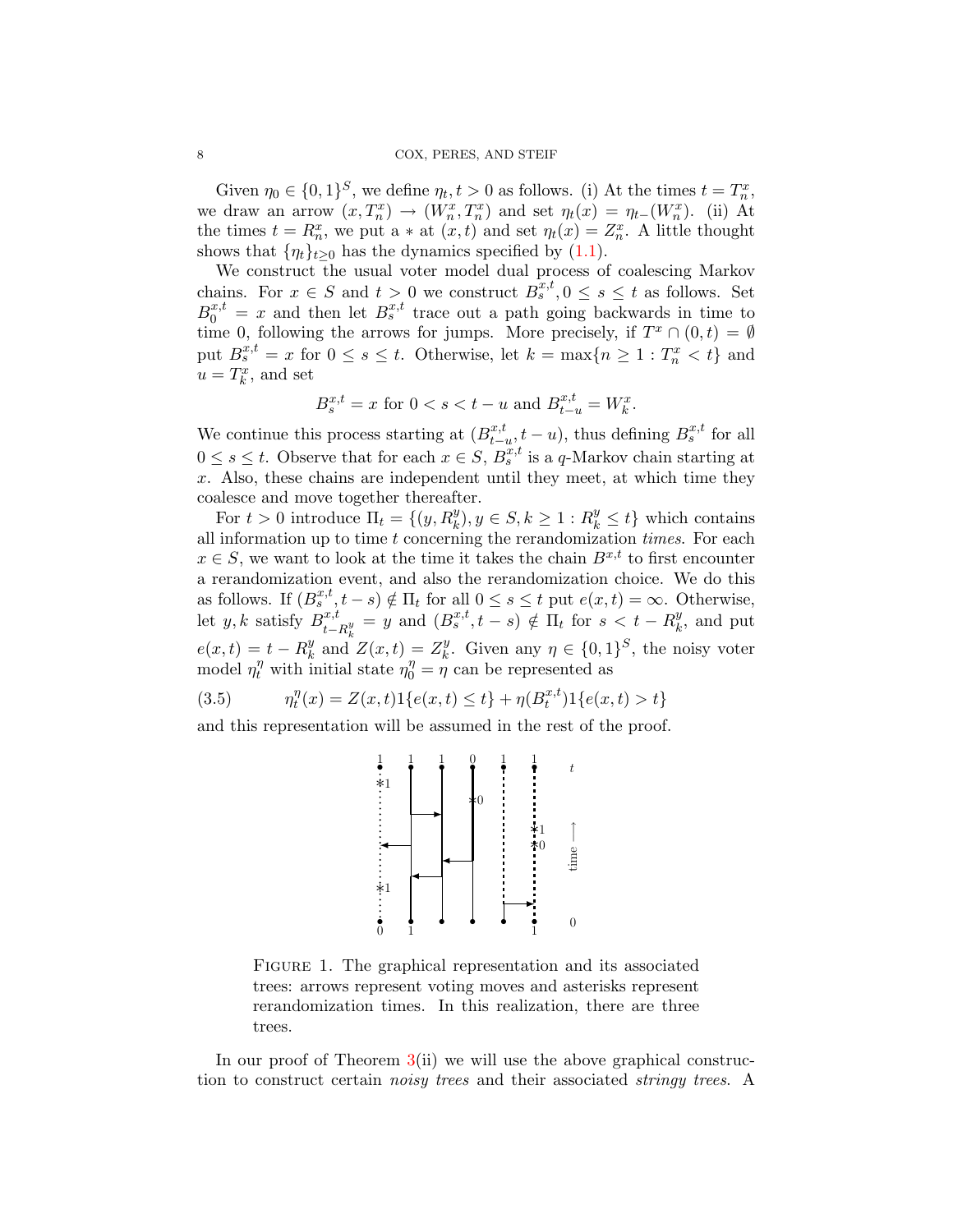noisy tree T is a tree with flip probabilities in  $(0, \frac{1}{2})$  $\frac{1}{2}$  labeling the edges. Its associated *stringy tree*  $\widehat{T}$  is the tree which has the same set of root-leaf paths as T but in which these paths act independently. More precisely, for every root-leaf path in  $T$ , there exists an identical (in terms of length and flip probabilities on the edges) root-leaf path in  $\hat{T}$ , and in addition, all the root-leaf paths in  $\hat{T}$  are edge-disjoint. See Figure [2](#page-8-0) for an example.



<span id="page-8-0"></span>FIGURE 2. A tree T and the corresponding stringy tree  $\tilde{T}$ .

Starting with  $\sigma_{\rho} \in \{-1, +1\}$  uniform at the root  $\rho$  of T, we proceed upward along the tree, assigning a value to each vertex by independently reversing the value of the state of the parent vertex with the probability assigned to the connecting edge (and retaining the value otherwise). The-orem 6.1 in [\[4\]](#page-15-10) relates the conditional joint distribution (given  $\sigma_{\rho}$ ) of the resulting variables  $\sigma_w$ , where w is a leaf of T with the corresponding conditional joint distribution (given  $\sigma_{\hat{\rho}}$ ) for the associated stringy tree T using *channels.* If X is a random variable taking values in  $\Omega_X$  and Y is a random variable taking values in  $\Omega_Y$ , a *channel* from X to Y is a mapping  $f: \Omega_X \times [0,1] \to \Omega_Y$  such that if Z is a uniform random variable on [0, 1] independent of X, then  $f(X, Z)$  has distribution Y. See Section 15.6 in [\[2\]](#page-15-11).

<span id="page-8-1"></span>**Theorem 4** (Theorem 6.1 in [\[4\]](#page-15-10)). Given a finite noisy tree T with leaves W and root  $\rho$ , let  $\widehat{T}$ , with leaves  $\widehat{W}$  and root  $\widehat{\rho}$ , be the stringy tree associated with T. There is a channel which, for  $\xi \in \{\pm 1\}$ , transforms the conditional distribution  $\sigma_{\widehat{W}} |(\sigma_{\widehat{\rho}} = \xi)$  into the conditional distribution  $\sigma_W |(\sigma_{\rho} = \xi)$ . Equivalently, we say that  $\widehat{T}$  dominates T.

Sketch of Proof. Our sketch of proof is motivated by and very similar to the proof sketch given in [\[11\]](#page-15-12). We only establish a key special case of the theorem: namely, that the tree  $\Upsilon$  shown in Figure [3,](#page-9-0) is dominated by the corresponding stringy tree  $\hat{\Upsilon}$ . The general case is derived from it by applying an inductive argument; see [\[4\]](#page-15-10) for details.

Let  $\theta, \theta_1, \theta_2 \in (0, \frac{1}{2})$  $\frac{1}{2}$  be the edge flip probabilities in Figure 2, and assume neither of  $\theta_1$  or  $\theta_2$  equal  $\frac{1}{2}$  (otherwise the identity channel will work), and w.l.o.g. assume also that  $\theta_1 \leq \theta_2$ . Let  $\sigma_\rho = \hat{\sigma}_\rho$ , and let z be a  $\pm 1$ -valued<br>random variable, independent of the edge flip variables, with mean (1) random variable, independent of the edge flip variables, with mean  $(1 -$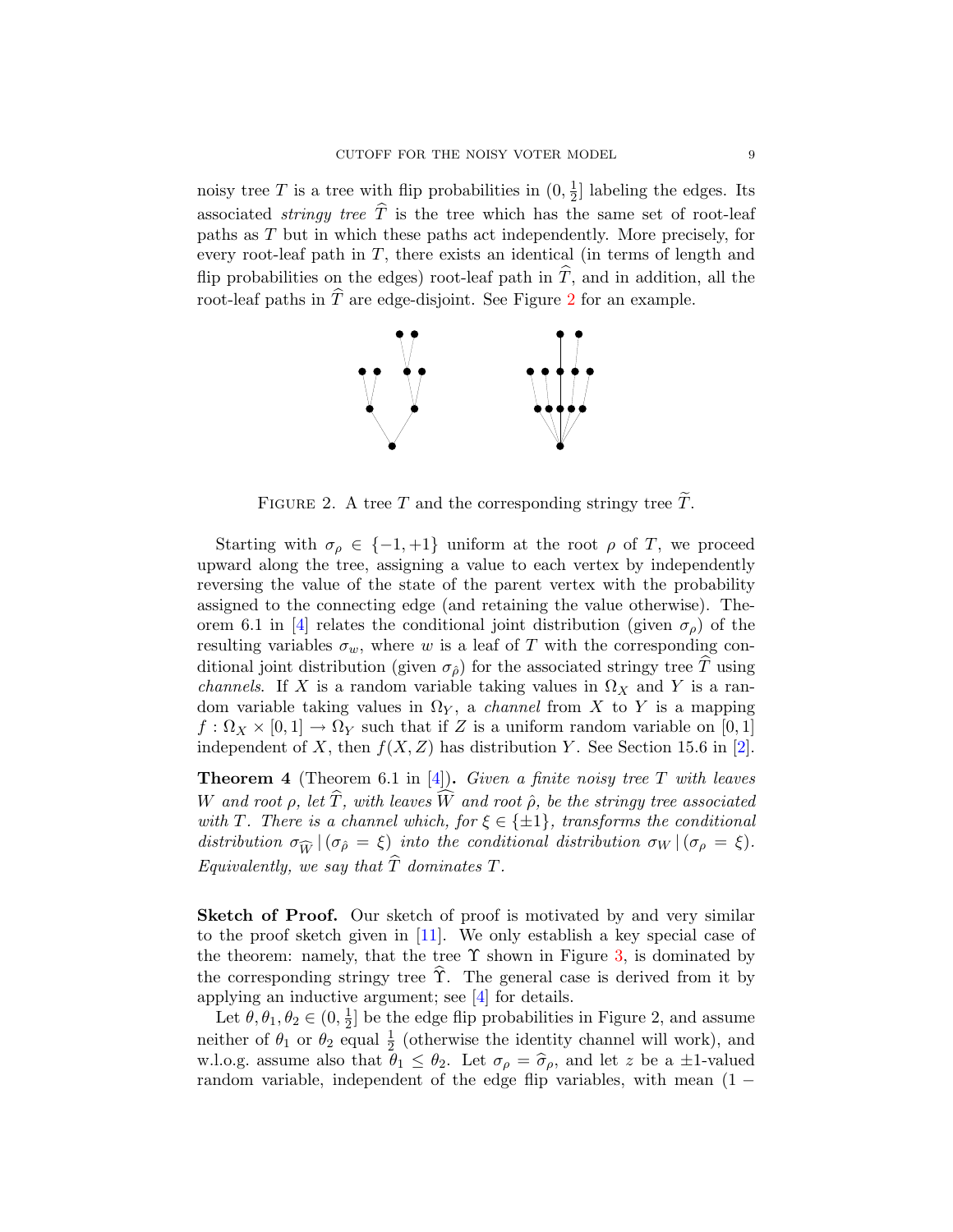

<span id="page-9-0"></span>FIGURE 3.  $\Upsilon$  is dominated by  $\hat{\Upsilon}$ .

 $2\theta_2$ / $(1-2\theta_1) \in (0,1]$ . Given  $0 \le \alpha \le 1$ , to be specified below, we define the channel as follows:

(3.6) 
$$
\sigma_1^* = \hat{\sigma}_1
$$
 and  $\sigma_2^* = \begin{cases} \hat{\sigma}_2 & \text{with probability } \alpha \\ \hat{\sigma}_1 z & \text{with probability } 1 - \alpha \end{cases}$ 

It suffices to prove, for the appropriate choice of  $\alpha$ , that  $(\sigma_{\rho}, \sigma_1, \sigma_2)$  and  $(\hat{\sigma}_{\rho}, \sigma_1^*, \sigma_2^*)$  have the same distribution, and for this it is enough to show<br>that the means of all corresponding products are equal. (This is a special that the means of all corresponding products are equal. (This is a special case of the fact that the characters on any finite Abelian group G form a basis for the vector space of complex functions on  $G$ .) By symmetry it is only the pair correlations which require work.

Let  $\gamma = 1 - 2\theta$  and  $\gamma_i = 1 - 2\theta_i$ ,  $i = 1, 2$ . Clearly  $\mathbb{E}(\hat{\sigma}_{\rho}\sigma_1^*) = \mathbb{E}(\sigma_{\rho}\sigma_1)$ ,<br>  $\hat{\sigma}(\hat{\sigma}_i) = \infty$  and  $\mathbb{E}(\hat{\sigma}_{\hat{\sigma}}) = \infty$  whence  $\mathbb{E}(\hat{\sigma}_{\hat{\sigma}} \hat{\sigma}_1^*) = \infty$  =  $\mathbb{E}(\sigma, \sigma_1)$  for  $\mathbb{E}(\widehat{\sigma}_{\rho}\widehat{\sigma}_{1}) = \gamma\gamma_{1}$  and  $\mathbb{E}(\widehat{\sigma}_{\rho}\widehat{\sigma}_{2}) = \gamma\gamma_{2}$ , whence  $\mathbb{E}(\widehat{\sigma}_{\rho}\sigma_{2}^{*}) = \gamma\gamma_{2} = \mathbb{E}(\sigma_{\rho}\sigma_{2})$  for any choice of  $\alpha$ . Finally, from  $\mathbb{E}(\hat{\sigma}_1\hat{\sigma}_2) = \gamma^2\gamma_1\gamma_2$ , it follows that

$$
\mathbb{E}(\sigma_1^*\sigma_2^*) = \alpha\gamma^2\gamma_1\gamma_2 + (1-\alpha)\frac{\gamma_2}{\gamma_1} = \gamma_1\gamma_2\Big[\alpha\gamma^2 + (1-\alpha)\frac{1}{\gamma_1^2}\Big].
$$

Since  $\gamma^2$  < 1 and  $1/\gamma_1^2 > 1$ , we can choose  $\alpha \in [0,1]$  so that  $\mathbb{E}(\sigma_1^*\sigma_2^*) =$  $\gamma_1\gamma_2 = \mathbb{E}(\sigma_1\sigma_2)$ ; explicitly,

(3.7) 
$$
\alpha = (1 - \gamma_1^2)/(1 - \gamma^2 \gamma_1^2).
$$

This proves that  $\hat{\Upsilon}$  dominates  $\Upsilon$ .

*Proof of Theorem [3\(](#page-5-2)ii).* Fix  $t > 0$  throughout. Now for  $\eta \in \{0,1\}^S$ , consider the construction of  $\eta_t^{\eta}$  $t_{t}^{\eta}$  given in [\(3.5\)](#page-7-1). Letting  $\mathcal{Z}(t) = \{B_{u}^{x,t}, x \in S, u \in [0, t]\},$ we may write

$$
\mu_t^{\eta} = \int \mu_t^{\eta} (\cdot | \mathcal{Z}(t)) d\mathbb{P}(\mathcal{Z}(t)).
$$

Therefore, to prove  $(3.2)$ , it suffices to prove the stronger fact that for any  $\eta_1, \eta_2 \in \{0,1\}^S$  and any realization  $\mathcal{Z},$ 

$$
(3.8) \t\t ||\mu_t^{\eta_1}(\ \cdot \ |\mathcal{Z}) - \mu_t^{\eta_2}(\ \cdot \ |\mathcal{Z})\|_{\text{TV}} \leq \max_{\eta_1, \eta_2 \in \{0, 1\}^S} \|\mu_t^{\eta_1, H} - \mu_t^{\eta_2, H}\|_{\text{TV}}.
$$

To proceed, we will first give for any  $\eta \in S$  and realization  $\mathcal{Z}$ , a useful alternative description of  $\mu_t^{\eta}$  $_{t}^{\eta}(\cdot|\mathcal{Z})$ . Clearly  $\mathcal Z$  yields a finite number of

$$
\qquad \qquad \Box
$$

.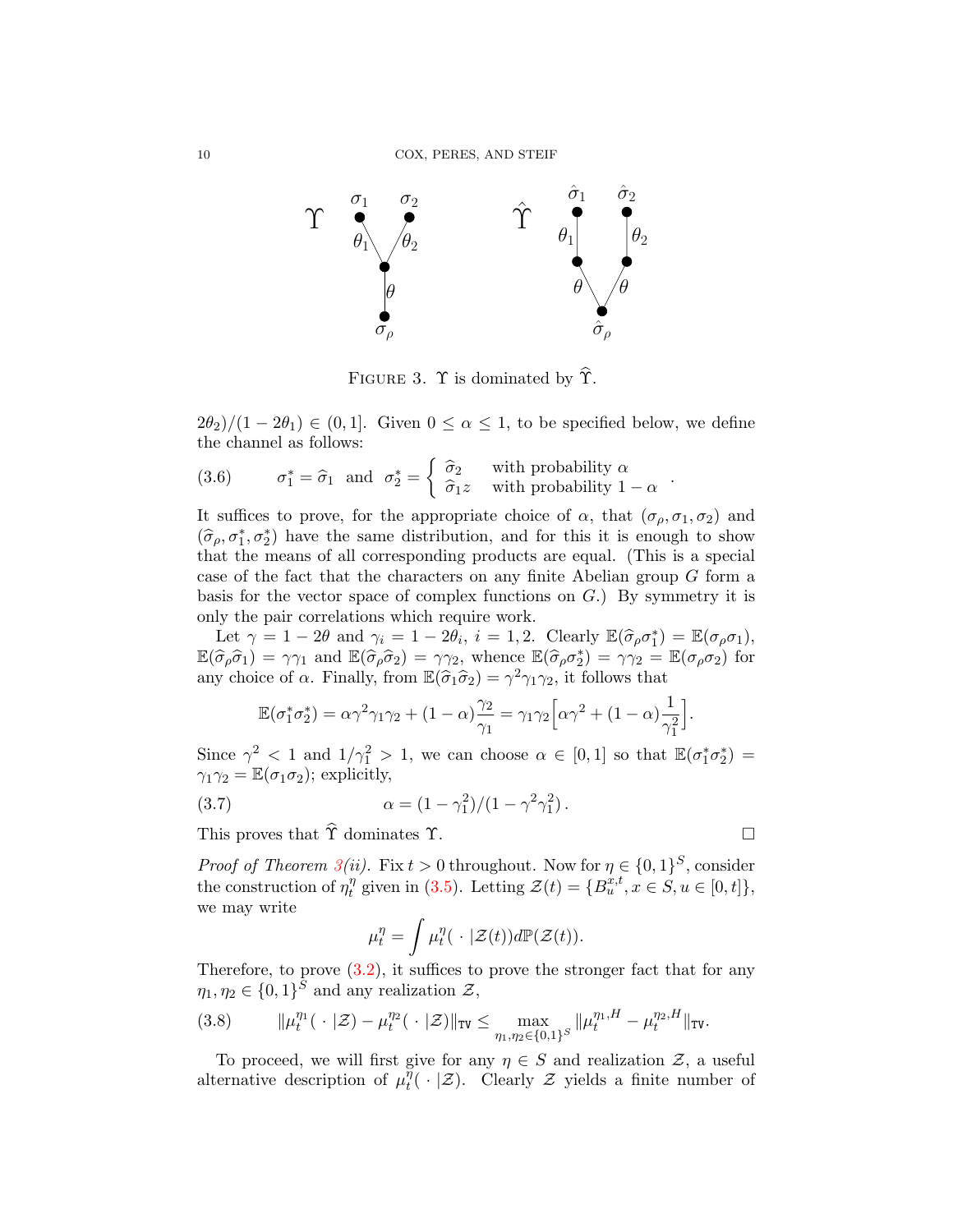disjoint trees  $T_1, T_2, \ldots, T_m$  which describe the coalescing picture. (In the realization of Figure [1,](#page-7-0) there are three trees indicated by the dotted, solid and dashed lines.) Each tree has its root sitting at  $S \times \{0\}$  and its leaves sitting at  $S \times \{t\}$  in the space-time diagram. Let  $x_j$  be the root of  $T_j$  and  $L_j$  be the set of leaves; the  $L_j$ 's are disjoint and their union is (identified with) S. We also let  $\mathcal{V}_j := \{(y_k, t_k)\}_{k \in I_j}$  consist of the root, the leaves  $L_j$ and all the branch points of  $T_i$  and we view  $V_i$  as a tree. (If at time s, a chain moves from  $w$  to  $z$  coalescing with another walker, then we consider the branch point to be  $(z, s)$  rather than  $(w, s)$ .) None of this depends on the configuration  $\eta$ . Note that the branching is always at most 2 and that the tree can move from one vertical line to another; see the solid tree in Figure [1.](#page-7-0)

Let  $Y^{\eta,j}$  be the process  $\{\eta_s^{\eta}\}_{s\leq t}$  conditioned on  $\mathcal Z$  restricted to  $\mathcal V_j$ . (This process also depends of course on t and  $\mathcal Z$  but its dependence on  $\eta$  is what we wish to emphasize.) Next, conditioned on  $\mathcal{Z}, Y^{\eta,1}, Y^{\eta,2}, \ldots, Y^{\eta,m}$  are clearly independent since  $Y^{\eta,j}$  depends only on  $\Pi_t \cap T_j$  and the corresponding  $Z_n^x$ 's. (This implies of course that  $\eta_t^{\eta}$  $\int_t^\eta(L_1),\eta_t^\eta$  $t^{\eta}(L_2),\ldots,\eta_t^{\eta}$  $t_l^{\eta}(L_m)$  are conditionally independent given Z.) We also let  $Y^{\eta}$  be the process  $\{\eta_s^{\eta}\}_{s\leq t}$  restricted to  $\cup_j \mathcal{V}_j$ . Crucially,  $Y^{\eta,j}$  has the following alternative simpler description as a tree-indexed Markov chain which is easy to verify and left to the reader.

At the root  $(x_j, 0)$  of  $V_j$ , the value of  $Y^{\eta, j}$  is  $\eta(x_j)$ . Inductively, the value of  $Y^{\eta,j}$  at a particular node is taken to be the same as the value of its parent node (which is lower down on the time axis) with probability  $\frac{1+e^{-s}}{2}$  where s is the time difference between these two nodes, and the opposite value otherwise. These random choices are taken independently. The dependence of  $Y^{\eta,j}$  on  $\eta$  is only through the initial state  $\eta(x_j)$ ; otherwise, the transition mechanism is the same.

Consider now the process  $\tilde{Y}^{\eta}$  indexed by S defined by the following two properties: the random variables  $\tilde{Y}^{\eta}(x), x \in S$  are independent, and for each j, for all  $x \in L_j$ ,  $\tilde{Y}^{\eta}(x) = \eta(x_j)$  with probability  $\frac{1+e^{-t}}{2}$  and the opposite value otherwise. It is easy to see that the distribution of  $\tilde{Y}$  is simply the distribution for continuous time random walk on the hypercube at time t started from the configuration whose state at x is  $\eta(x_j)$  for  $x \in L_j$ ,  $j =$  $1, \ldots, m$ .

Theorem [4](#page-8-1) now implies that for each  $j$ , there is a channel (depending on  $T_j$ ) not depending on  $\eta(x_j)$  which transforms the random variables  $\tilde{Y}^{\eta}(L_j)$ to the random variables  $Y^{\eta}(L_j) = Y^{\eta,j}(L_j)$  meaning that given the tree  $T_j$ , there is a function

$$
f_j: \{0,1\}^{L_j} \times [0,1] \to \{0,1\}^{L_j}
$$

so that if  $U$  is a uniform random variable on  $[0, 1]$  independent of everything else, we have that for each value of  $\eta(x_i)$ 

$$
f_j(\tilde{Y}^{\eta}(L_j), U)
$$
 and  $Y^{\eta}(L_j)$ 

are equal in distribution.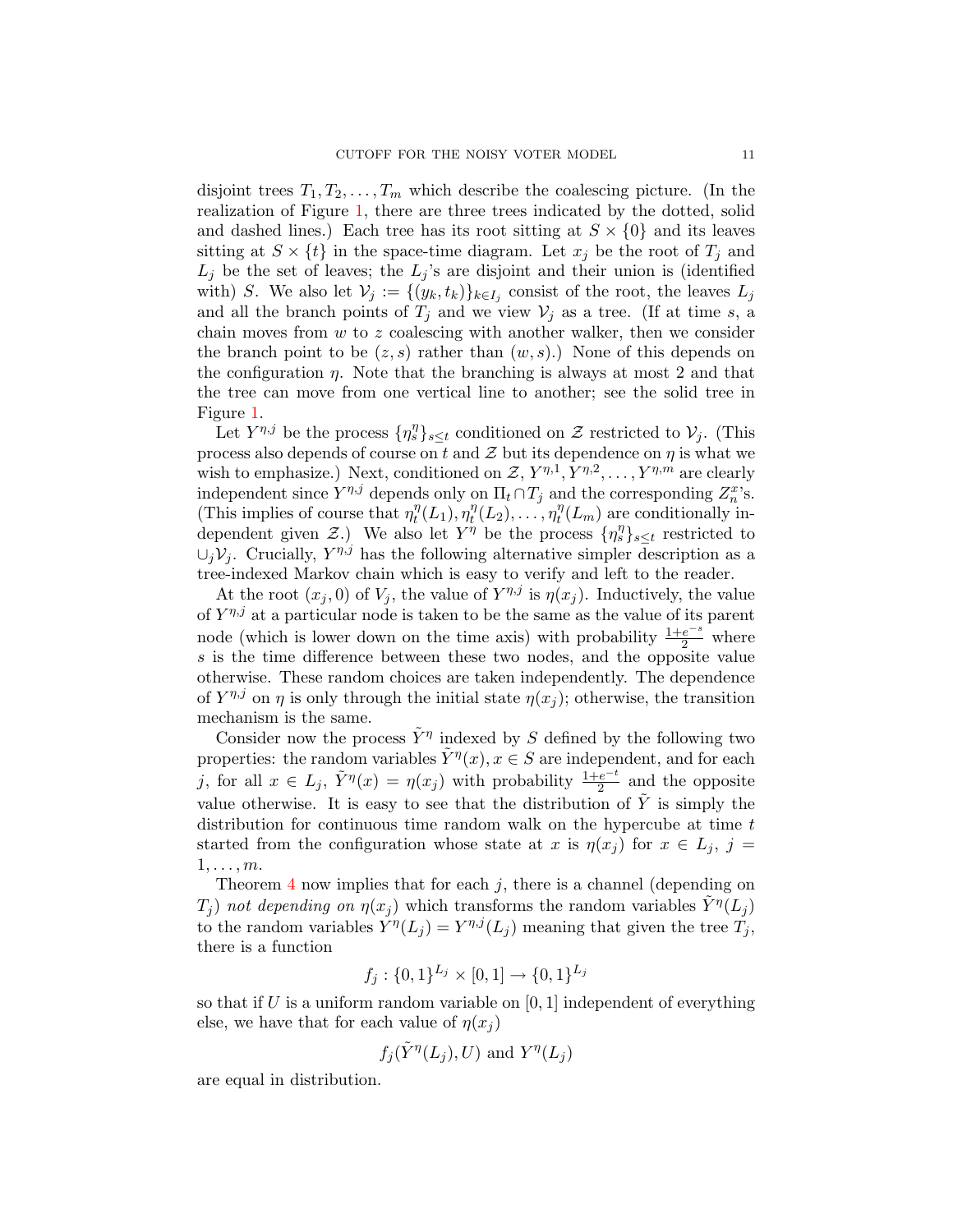Since  $\tilde{Y}^{\eta}(L_j)$  are independent as we vary j and similarly for  $Y^{\eta}(L_j)$ , it follows that we have a function (depending on  $\mathcal{Z}$ )

$$
f: \{0,1\}^S \times [0,1] \to \{0,1\}^S
$$

so that if U is a uniform random variable on  $[0, 1]$  independent of everything else, we have that for any  $\eta$ 

$$
f(\tilde{Y}^{\eta}(S), U)
$$
 and  $Y^{\eta}(S)$ 

are equal in distribution.

This then easily yields that for any  $\eta_1$  and  $\eta_2$ ,

$$
\|Y^{\eta_1}(S)-Y^{\eta_2}(S)\|_{\mathtt{TV}} \leq \|\tilde Y^{\eta_1}(S)-\tilde Y^{\eta_2}(S)\|_{\mathtt{TV}}.
$$

Finally, it is clear from construction that

$$
\|\tilde{Y}^{\eta_1}(S)-\tilde{Y}^{\eta_2}(S)\|_{\text{TV}}\leq \max_{\eta_1,\eta_2\in\{0,1\}^S}\|\mu_t^{\eta_1,H}-\mu_t^{\eta_2,H}\|_{\text{TV}},
$$

<span id="page-11-0"></span>completing the proof.

# 4. THE *n*-STAR AND THE PROOF OF THEOREM [2](#page-3-1)

In this section, we consider the noisy voter model  $\{\eta_t^n\}$  on the the *n*-star. We first explain why this gives us an example showing that the conclusion of Theorem  $1(i)$  $1(i)$  is not true in general without the assumption of a uniform bound on the  $\rho_n$ 's even if  $(q_{\text{max}}^n)$  is bounded. Consider first continuous time random walk on the *n*-star with rate 1, meaning that the walker waits an exponential amount of time with parameter 1 and then moves to a uniform neighbor. If we run a corresponding system of coalescing Markov chains starting from each point, it is not hard to see that the expected time until all chains coalesce is at most  $O(\log n)$ . If we now multiply all the rates by a certain large constant  $c$ , we will have that the expected time until all chains coalesce is at most  $\log n/32$ . Then by Markov's inequality, the probability that the chains have not coalesced by time  $\log n/4$  is at most 1/8. Since each site is rerandomized at rate 1, it is easy to see from this fact and the graphical construction in Section [3](#page-5-1) that this implies that the mixing time at most  $\log n/3$ .

The rest of the section is devoted to the proof of Theorem [2.](#page-3-1)

*Proof of Theorem [2.](#page-3-1)* We begin with (i). This is similar to the proof of Theorem [3\(](#page-5-2)i), except one considers a different eigenfunction. Partition the leaves into disjoint sets A and B each with  $n/2$  elements. Let

$$
\Phi(\eta) := \sum_{x \in A} \eta(x) - \sum_{x \in B} \eta(x).
$$

It is elementary to check that

(4.1) 
$$
\mathbb{E}_{\eta}[\Phi(\eta_t)] = e^{-2t}\Phi(\eta).
$$

As in the proof of Theorem  $3(i)$  $3(i)$ , we consider the time Markov chain obtained by sampling our process at times which are integer multiples of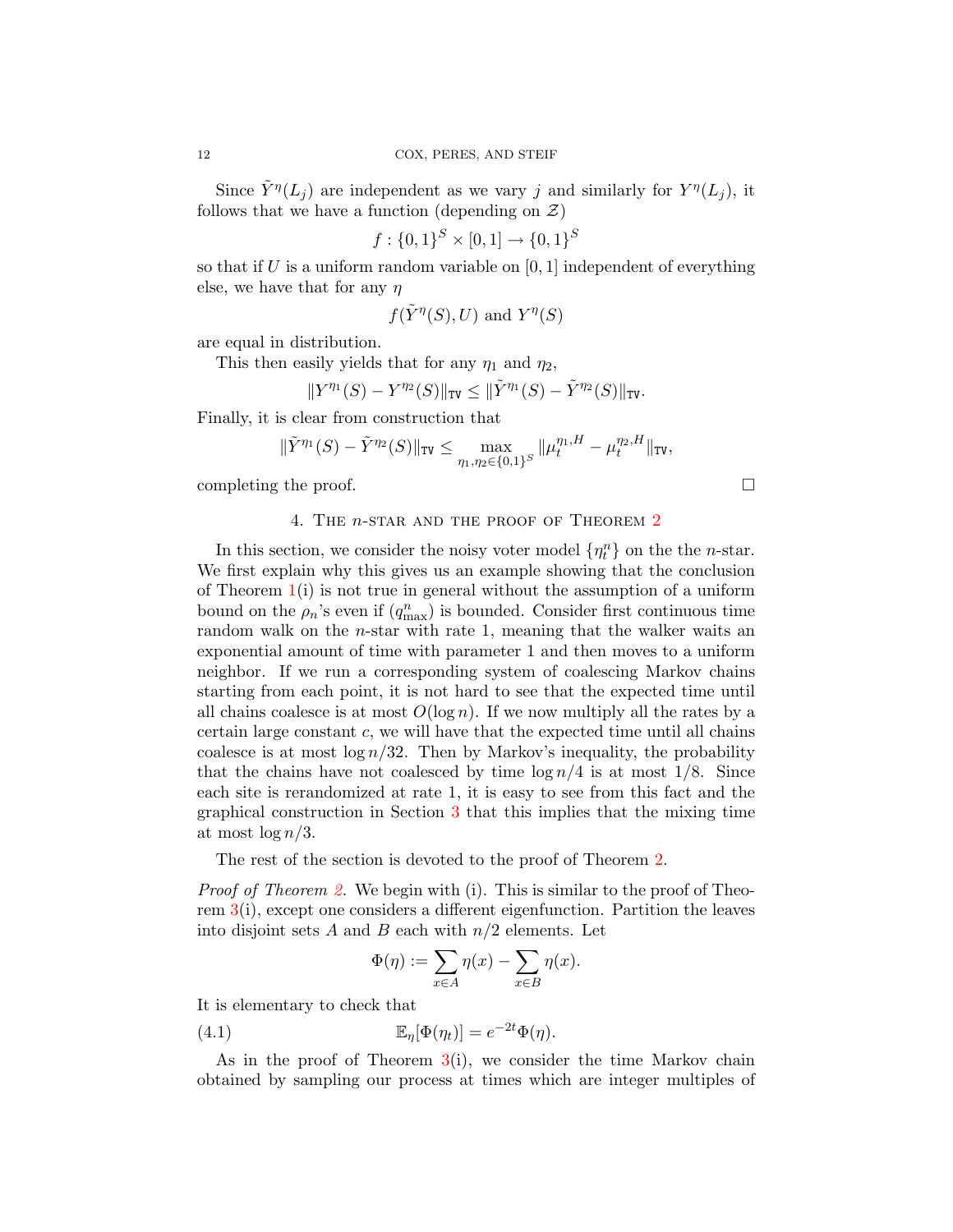$1/n$ . Then  $\Phi$  is an eigenfunction for this discrete time chain with eigenvalue  $\lambda := e^{-2/n} \in \left(\frac{1}{2}\right)$  $(\frac{1}{2}, 1)$  (if  $n \geq 3$ ). We can now apply equation (13.9) from Section 13.2 of  $\left[\tilde{6}\right]$  to this discrete time Markov chain with t being  $\frac{n}{4}(\log n -$ C), x being the configuration  $\eta_0$  (whose corresponding  $\Phi$  value is  $n/2$ ) and R being 6. After simplification (and recall our continuous time system at time 1  $\frac{1}{4}(\log n - C)$  is the discrete time system at time  $\frac{n}{4}(\log n - C)$  yields [\(1.6\)](#page-3-0).

For (ii), note first that, in the terminology introduced in Section [2,](#page-4-0) we want to show that  $t_{\text{mix}}^n(\mathbf{1}) = O(1)$ . We first note that by symmetry, if we only look at the state of the center of the star and the number of leaves which are in state 1, then this is also a Markov chain. (It is a *projection* of the original chain in the sense of Section 2.3.1 in [\[6\]](#page-15-7).) Let  $R\eta_t^n$  denote this "reduced" Markov chain whose state space is  $\{0,1\} \times \{0,1,\ldots,n\}$ . The key step in proving that  $t_{\text{mix}}^n(1) = O(1)$  is to show that this reduced chain has mixing time  $O(1)$  $O(1)$  $O(1)$  which is interesting in itself; this is stated in Lemma 1 below.

Assuming this lemma, one proceeds as follows. By symmetry considerations, we can generate a realization of the configuration at time  $t$  starting from all 1's by considering the reduced system at time t starting from  $(1, n)$ and if the reduced system is in state  $(a, k)$ , we then construct a configuration for the full system by letting the center be in state  $a$  and choosing a uniform random subset of size k from the n leaves to be in state 1 and the rest to be in state 0. We can generate a realization from the stationary distribution for the full system in an analogous way by choosing  $(a, k)$  from the stationary distribution of the reduced system and then letting the center be in state a and choosing a uniform random subset of size k from the n leaves to be in state 1 and the rest to be in state 0. Therefore, by an obvious coupling, we have that the total variation distance between the full system at time  $t$ started from 1 and the stationary distribution for the full system is exactly the total variation distance between the reduced system at time  $t$  started from  $(1, n)$  and the stationary distribution for the reduced system. Now the proposition follows from Lemma [1.](#page-12-0)

<span id="page-12-0"></span>**Lemma 1.** The mixing times for  $\{^{\mathbf{R}}\eta_t^n\}$  is  $O(1)$ .

Proof. Observe that the infinitesimal rates for this reduced chain are as follows.

$$
(0,k) \rightarrow (1,k) \text{ at rate } \frac{1}{2} + \frac{k}{n}
$$

$$
(0,k) \rightarrow (0,k+1) \text{ at rate } \frac{n-k}{2}
$$

$$
(0,k) \rightarrow (0,k-1) \text{ at rate } \frac{3k}{2}
$$

$$
(1,k) \rightarrow (0,k) \text{ at rate } \frac{1}{2} + \frac{n-k}{n}
$$

$$
(1,k) \rightarrow (1,k+1) \text{ at rate } \frac{3(n-k)}{2}
$$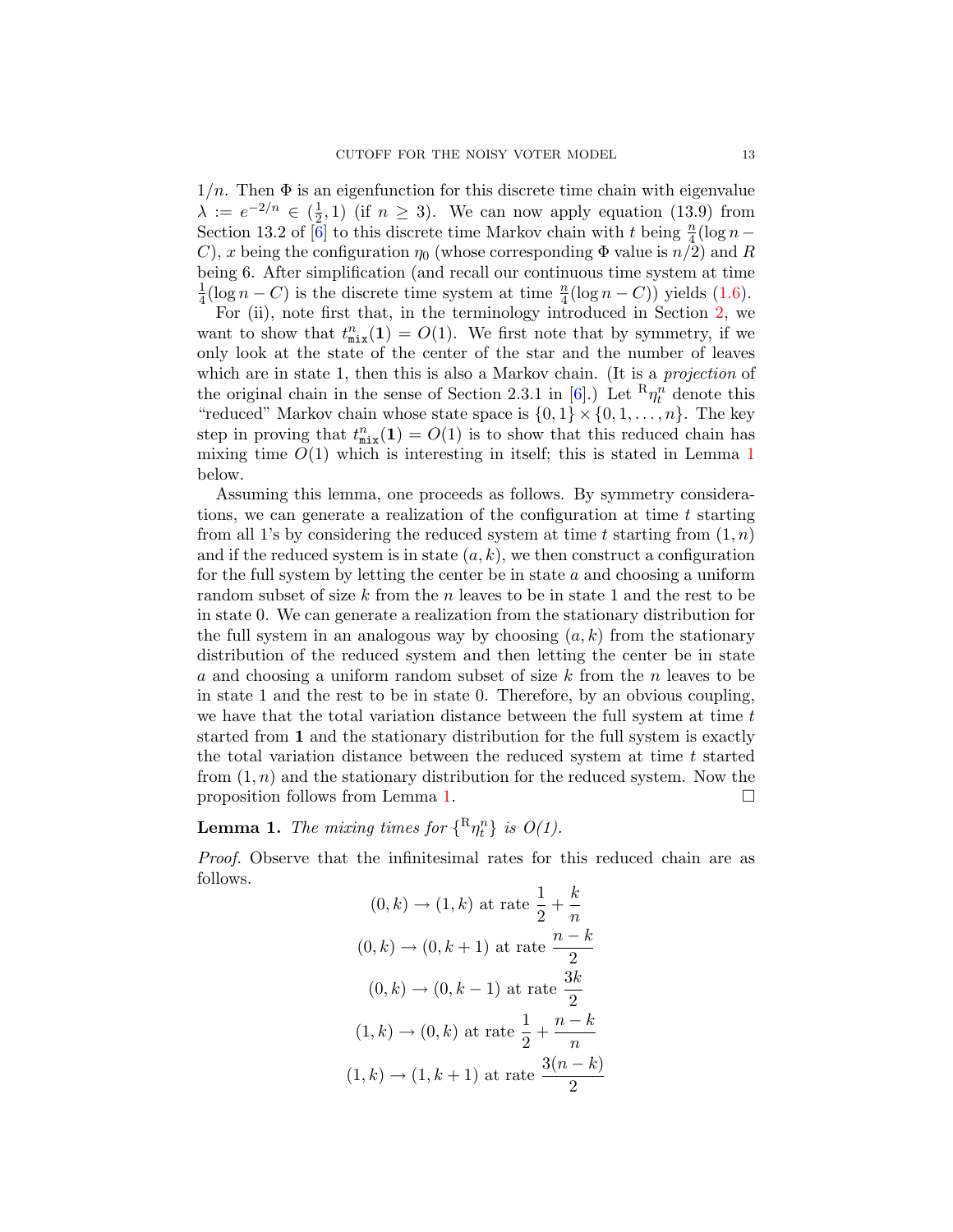$$
(1,k) \rightarrow (1,k-1)
$$
 at rate  $\frac{k}{2}$ 

We denote this reduced system by  $(X_t, Y_t)$  where *n* is suppressed in the notation. The key fact that we will show is that there exists  $c_1 > 0$  so that for all n, for all (initial) states  $(a, \ell)$ , for all (final) states  $(b, k)$  with  $k \in [.4n, .6n],$ 

$$
\mathbb{P}_{(a,\ell)}((X_{10},Y_{10})=(b,k))\geq c_1/n.
$$

By equation (4.13) in [\[6\]](#page-15-7), this implies that there exists  $c_2 > 0$  so that for all n, for any two initial states, the total variation distance of the corresponding processes at time 10 is at most  $1 - c_2$ . This easily leads to the claim of the lemma.

Since it is very easy for the center to change states, it is easy to see that it suffices to prove the above key fact when  $a = 1$  and  $b = 0$ .

Let U be the event that the center never during  $[0, 10]$  attempts an update by looking at one of its neighbors. Letting  $A_t := U \cap \{X_s = 1 \; \forall s \in [0, t]\},\$ one checks that the conditional distribution of  $Y_t$  given  $A_t$  is the sum of two independent binomial distributions with respective parameters  $(\ell, \frac{3}{4} + \frac{1}{4})$  $\frac{1}{4}e^{-2t}$ and  $(n - \ell, \frac{3}{4} - \frac{3}{4})$  $\frac{3}{4}e^{-2t}$ ). In particular

<span id="page-13-0"></span>
$$
g(t) := \mathbb{E}[\frac{Y_t}{n} | A_t] = \frac{3}{4} + (\frac{\ell}{n} - \frac{3}{4})e^{-2t}.
$$

One also easily checks that for all n and  $\ell$ 

(4.2) 
$$
|g(t) - g(s)| \le 2|t - s|.
$$

The representation of  $Y_t$  as a sum of two binomials when conditioned on  $A_t$ yields  $Var(\frac{Y_t}{n}|A_t) \leq 1/n$  and hence by Chebyshev's inequality we have that for all  $n, \ell, t$  and  $\sigma$ 

<span id="page-13-1"></span>(4.3) 
$$
\mathbb{P}_{(a,\ell)}(|\frac{Y_t}{n} - g(t)| \geq \frac{\sigma}{\sqrt{n}}|A_t| \leq 1/\sigma^2.
$$

Now, letting  $B_t := U \cap \{X_s = 0 \,\forall s \in [t, 10]\}$ , one checks that the conditional distribution of  $Y_{10}$  given  $B_t \cap {Y_t = nu}$  is the sum of two independent binomial distributions with respective parameters  $(nu, \frac{1}{4} + \frac{3}{4})$  $\frac{3}{4}e^{-2(10-t)}$  and  $(n(1-u), \frac{1}{4} - \frac{1}{4})$  $\frac{1}{4}e^{-2(10-t)}$ ). In particular

<span id="page-13-3"></span>
$$
h(u,t) := \mathbb{E}[\frac{Y_{10}}{n} | B_t \cap \{Y_t = nu\}] = \frac{1}{4} + (u - \frac{1}{4})e^{-2(10-t)}.
$$

One also easily checks that for all  $u, v$  and  $t, s \in [0, 10]$ 

(4.4) 
$$
|h(u,t) - h(v,s)| \le 2(|u-v| + |t-s|).
$$

By an easy variant of the local central limit theorem, there exists  $c_3 > 0$  so by an easy variant of the local central mint theorem, there exists  $c_3 > 0$  so<br>that for all  $n, u, t \in [0, 9.9]$  and integer  $v \in [nh(u, t) - 10\sqrt{n}, nh(u, t) + 10\sqrt{n}]$ one has that

<span id="page-13-2"></span>(4.5) 
$$
\mathbb{P}[Y_{10} = v | B_t \cap \{Y_t = nu\}] \ge \frac{c_3}{\sqrt{n}}.
$$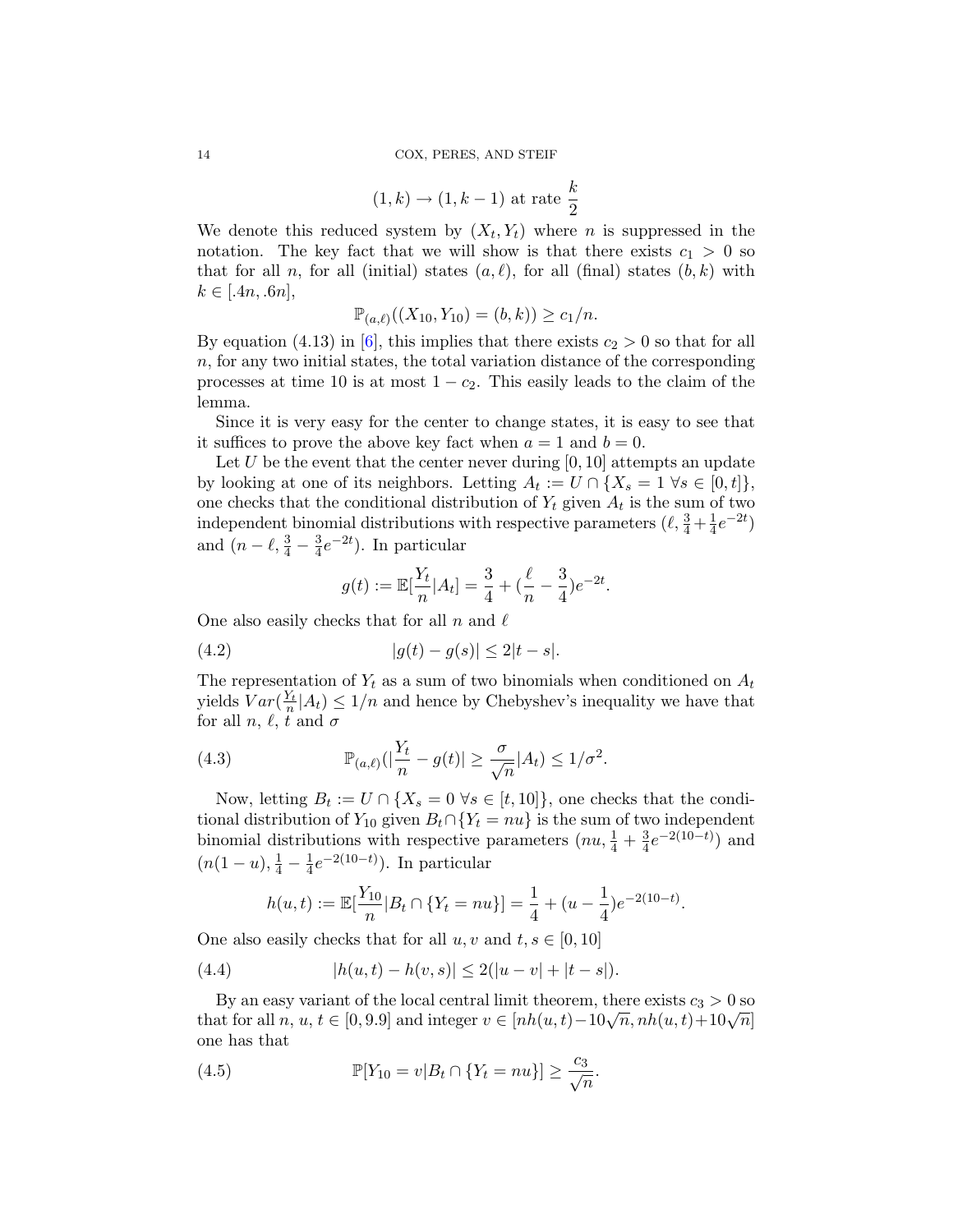Next, one easily checks that  $h(g(0),0) \leq .4$  and  $h(g(9.9), 9.9) \geq .6$  and hence by our assumptions on k, there exists  $t^* \in [0, 9.9]$  such that  $h(g(t^*), t^*) =$ k  $\frac{k}{n}$ . (It is easily checked that  $h(g(t), t)$  is increasing in t but that is not needed to conclude the existence of  $t^*$ .

We now let G be the intersection of the events U and that during  $[0, 10]$ , the center flips its state exactly once and that this occurs during  $[t^* -$ 1  $\frac{1}{n^{1/2}}, t^{\star} + \frac{1}{n^{1/2}}$  $\frac{1}{n^{1/2}}$ . Clearly there exists  $c_4 > 0$  so that for all n and  $t^*$ , we have that  $\mathbb{P}(G) \geq \frac{c_4}{\sqrt{n}}$ . On the event G, we let T denote this unique flipping time of the center.

Now, by  $(4.2)$ ,  $|g(T) - g(t^*)| \leq 2/\sqrt{n}$  and hence

$$
\{|\frac{Y_T}{n} - g(t^*)| \ge 4/\sqrt{n}\} \subseteq \{|\frac{Y_T}{n} - g(T)| \ge 2/\sqrt{n}\}.
$$

Applying [\(4.3\)](#page-13-1), this yields

$$
\mathbb{P}_{(a,\ell)}(|\frac{Y_T}{n} - g(t^*)| \ge \frac{4}{\sqrt{n}}|G,T) \le 1/4.
$$

We therefore have

<span id="page-14-0"></span>
$$
\mathbb{P}_{(a,\ell)}(G \cap H) \ge \frac{c_4}{2\sqrt{n}}
$$

where  $H := \{ |\frac{Y_T}{n} - g(t^*)| \leq \frac{4}{\sqrt{3}} \}$  $\frac{1}{\sqrt{n}}$ . Given this lower bound, to prove the key claim now, it would suffice to show that for all parameters,

(4.6) 
$$
\mathbb{P}_{(a,\ell)}(Y_{10}=k|G\cap H)\geq \frac{c_3}{\sqrt{n}}
$$

where  $c_3$  comes from  $(4.5)$ .

By (4.4), 
$$
|T - t^*| \le \frac{1}{\sqrt{n}}
$$
 and  $|\frac{Y_T}{n} - g(t^*)| \le \frac{4}{\sqrt{n}}$  imply that  

$$
|h(\frac{Y_T}{n}, T) - h(g(t^*), t^*)| \le \frac{10}{\sqrt{n}}
$$

and hence by the definition of  $t^*$ , we have  $|h(\frac{Y_T}{n},T) - \frac{k}{n}|$  $\frac{k}{n}$ |  $\leq \frac{10}{\sqrt{n}}$  $\frac{0}{n}$ . Finally  $(4.6)$  now follows from  $(4.5)$  by conditioning on the exact values of T and  $Y_T$ , completing the proof.

Remark. In view of the proof of Theorem [2\(](#page-3-1)ii), it also follows that for the reduced system  $t_{\texttt{mix}}^n(\varepsilon)(1) = O(\log(1/\varepsilon)).$ 

# **ACKNOWLEDGEMENTS**

This work was initiated when the third author was visiting Microsoft Research at Redmond, WA and was continued when the first author was visiting Chalmers University of Technology. JTC acknowledges the support of the Simons Foundation and the National Science Foundation. JES acknowledges the support of the Swedish Research Council and the Knut and Alice Wallenberg Foundation.